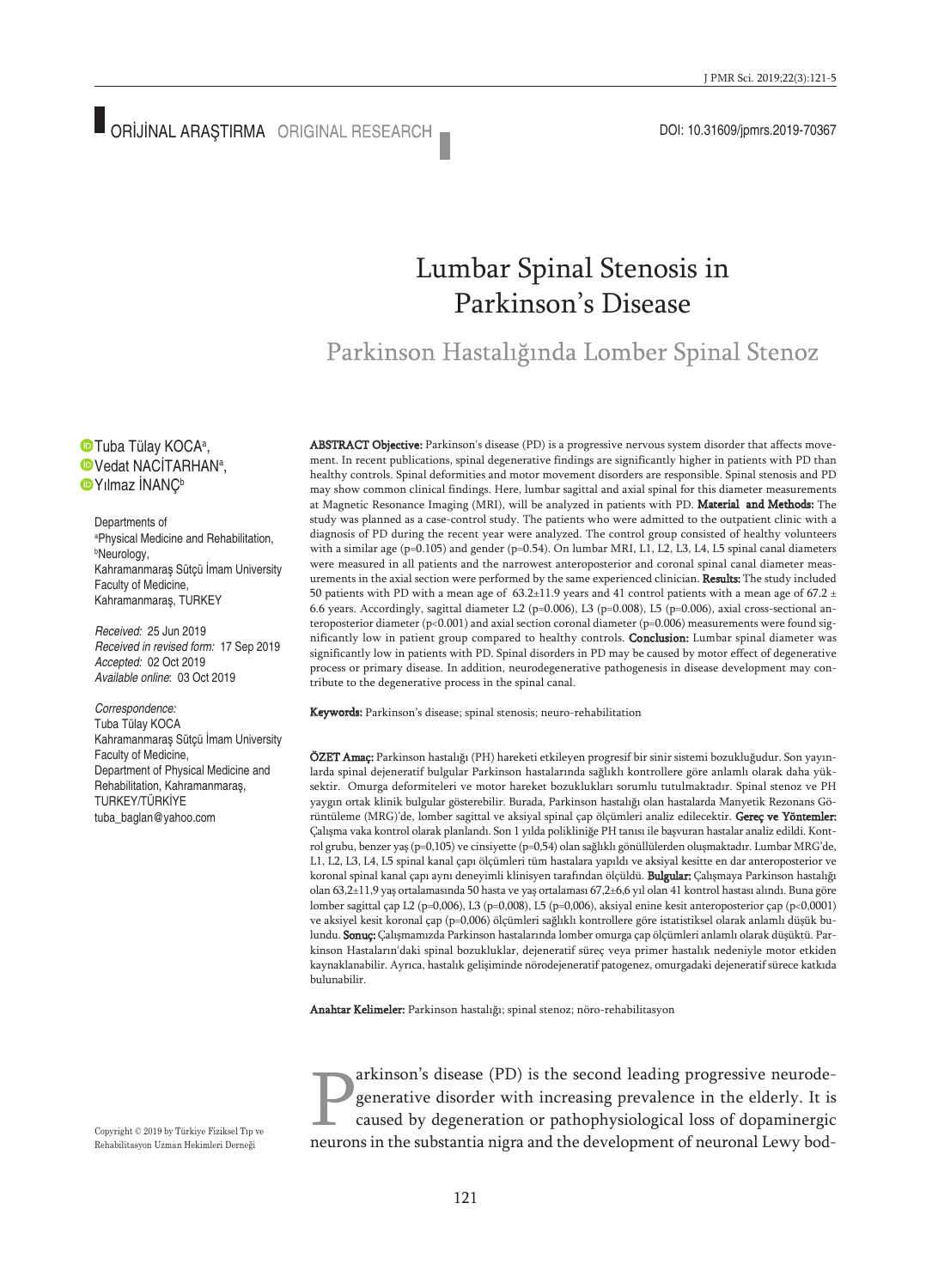ies in the midbrain. Advanced age, family history, pesticide exposure and chemicals are the known risk factors. Resting tremor is characterized by motor and non-motor symptoms such as rigidity, bradykinesia and stooped posture. However, depression, anxiety, dementia and autonomic dys-function may be related.<sup>[1,2](#page-4-0)</sup>

Spinal canal or foraminal narrowing is a common finding in the spine. Generally, spinal stenosis is diagnosed in the presence of neurogenic claudication and/or cervical myelopathy. The most common cause of cervical myelopathy is cervical spinal stenosis over 50 years. Symptomatic canal constriction is congenital or more frequently acquired. Acute cases can develop due to systemic diseases such as endocrinopathies, calcium metabolism disorders, inflammatory diseases and infectious diseases. Therefore, the diagnosis of spinal stenosis is made by computerized tomography (CT) and magnetic resonance imaging (MRI) with sequential images and clinical diagnosis. [3](#page-4-0) Lumbar spinal stenosis is the most common cause of spinal surgery over the age of 65 years with narrowing of the lumbar spinal canal and nerve root canals which causes chronic low back and leg pain and paresis. [4](#page-4-0)

In recent publications, spinal degenerative findings are significantly higher in patients with PD than healthy controls. Spinal deformities and motor movement disorders are responsible for this situation. [5,6](#page-4-0) In addition, the treatment of spinal pathologies in these patients requires a special approach due to the accompanying deformities and motor disorders. Spinal stenosis and PD share common clinical neuromotor symptoms. [7](#page-4-0) A few publications on spinal pathologies in patients with PD are available in literature. In PD, spinal canal diameter may be affected due to various factors. Whether diameter of spinal canal is affected by the development or outcome of the disease process is not clear. Here, lumbar sagittal and axial spinal diameter measurements and the presence of lumbar spinal stenosis will be analyzed for the first time in the literature in patients with Parkinson's disease.

# **MATERIAL AND METHODS**

The study is designed as case-control. The patients who were admitted to the outpatient clinic with diagnosis of PD were during the recent one year analyzed retrospectively. The control group consisted of age  $(p=0.105)$  and gender  $(p=0.54)$ matched healthy volunteers. Lumbar MRI of the participants were analysed by using hospital data system.

On lumbar MRI,  $T_2$ -weighted images of L1, L2, L3, L4, L5 spinal canal diameter measurement [\(Figure](#page-2-1) 1) and the narrowest anteroposterior and coronal spinal canal diameter in the axial section [\(Figure](#page-2-0) 2) were performed by the same experienced clinician. All patients were in the same supine position during MRI measurement. Postural changes do not affect the canal diameter. The patients with a history of spinal surgery, trauma, neuromotor degenerative disease other than PD, malignancy, cerebrovascular diseases, history of congenital spinal deformity were excluded from the study. The study was approved by the Local Ethics Committee (protocol number: 386, 2018) and conducted in accordance with Helsinki criteria.

#### STATISTICAL ANALYSIS

Analysis was performed by using Statistical Package for the Social Sciences 22 (IBM SPSS for Windows version 22, IBM Corporation, Armonk, New York, USA). Continuous data were presented as mean±standard deviation and categorical variables were summarized as percentages. Kolmogorov Smirnov test was used for the evaluation of normal distrubution. Comparisons between groups were made by using chi-square tests for categorical variables, independent samples student's t tests for normally distributed continuous variables and Mann-Whitney U tests when the distribution was skewed. A p value <0.05 was considered statistically significant.

## RESULTS

The study included 50 patients with PD with a mean age of 63.9±11.9 years, and 41 control subjects with a mean age of 67.2±6.6 years. The groups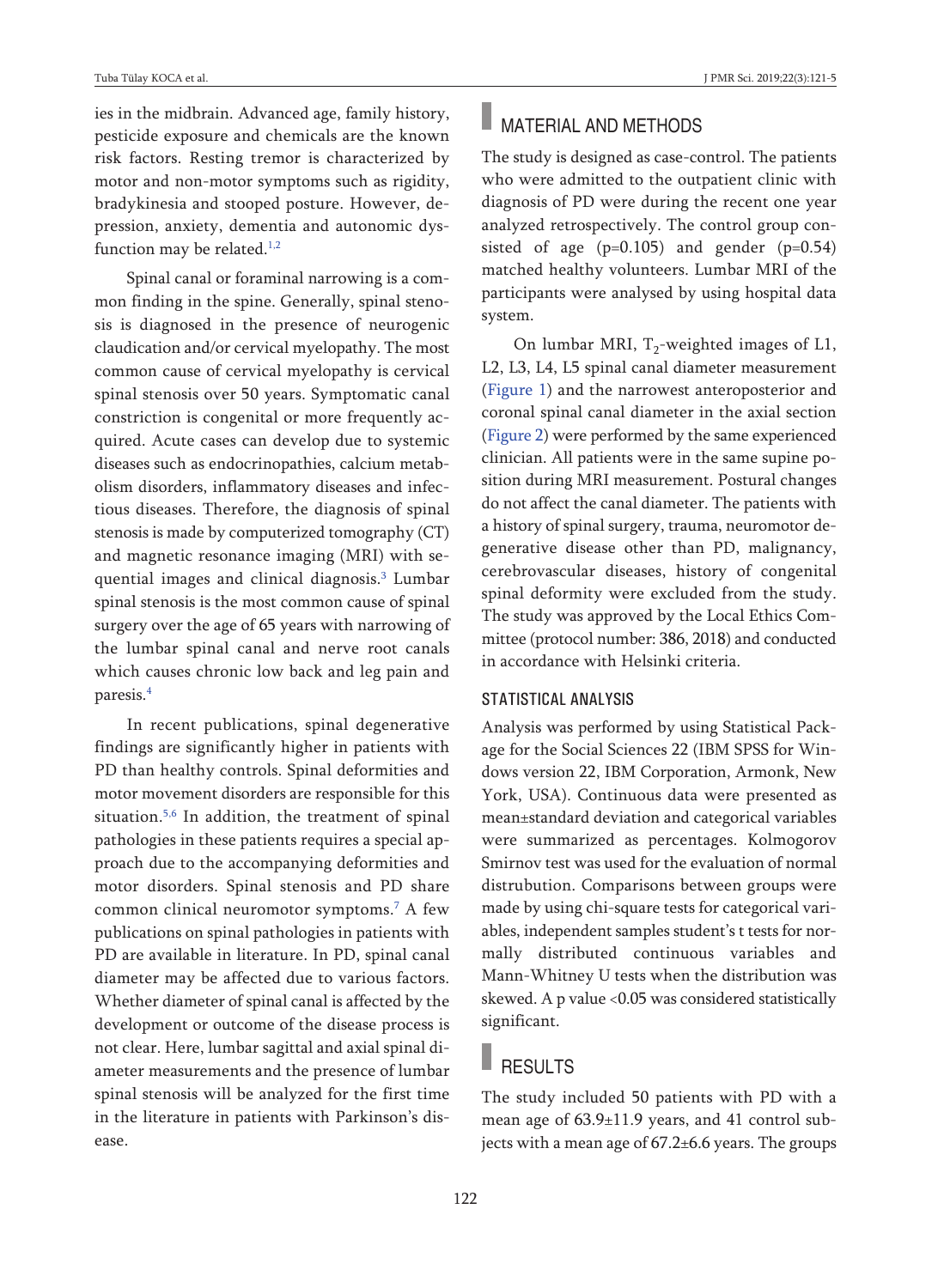

**FIGURE 1:** Measurements of sagittal cross-sectional, lumbar L1, L2, L3, L4, L5 vertebrae spinal canal diameter at  $T_2$ -weighted images.



**FIGURE 2:** Measurements of axial anteroposterior and coronal, lumbar L1, L2, L3, L4, L5 vertebrae spinal canal diameter at  $T<sub>2</sub>$ -weighted images.

were similar in terms of age (p=0.105) and gender (0.548). The descriptive and analytic data for both groups are summarized at [Table](#page-3-0) 1. Accordingly, sagittal diameter at vertebrae L2 (p=0.006), L3  $(p=0.008)$ , L5  $(p=0.006)$  and axial cross-sectional anteroposterior diameter (p<0.001) and axial section coronal diameter (p=0.006) were significantly lower than controls. Sagittal at L2 diameter was 1.23±0.30 cm, 1.23±0.22 cm, at vertebrae L5 was 1.24±0.23 cm at L5 in patients with PD. Lomber axial anteroposterior diameter was 1.15±0.34 cm, lomber axial coronal diameter was 1.58±0.48 cm in patients with PD.

### **DISCUSSION**

In the last century, involuntary movements and parkinsonism are among the subjects of interest. Parkinson's disease is a degenerative neurological condition characterized by tremor, rigidity, bradykinesia and loss of postural reflex. Spinal deformities are more commonly seen in patients with PD compared to controls according to current literature. With the development of anatomic and physiological studies on neural circuits between motor systems, the pathophysiology and brain imaging of movement disorders increased. Multichannel electromyography of the affected muscles provides objective and analytical data on chorea, ballismus, athetosis and dystonia. [8](#page-4-0)

<span id="page-2-1"></span><span id="page-2-0"></span>In autopsy studies, evidence for spinal cord involvement is increasing in PD. Some changes at spinal projections of many neurotransmitters other than dopamine have been observed. Spinal neurons are thought to be more sensitive to the neurodegenerative process in neurodegenerative disorders. [9](#page-4-0) Galazky et al. observed that low back pain and lumbar degeneration were more frequently seen in PD compared to healthy controls. [6](#page-4-0) Pain intensity and disability scores were associated with advanced PD. The hypokinetic subtype was more associated with pain intensity; the prevelance of lumbar arthrosis was 79.6%, scoliosis 38.8% and spondylolisthesis 24.1% in their study. Motor function and motor complications, low lumbar lordosis, limited lumbar range of motion and stooped posture are found to be the factors that aggravate chronic low back pain in patients with PD. [10](#page-4-0) Watanabe et al. who examined the features of the spinopelvic alignment, did not find any difference between the vertical axes and pelvic incidences.<sup>[11](#page-4-0)</sup> But there were significant differences in thoracic kyphosis, lumbar lordosis and pelvic tilt angles. Hoehn and Yahr staging revealed a significant correlation between the vertebral, thoracolumbar kyphosis and the lumbar range of motion in their study. [11](#page-4-0) In the study by Oh et al., the frequency of sagittal spinopelvic dysfunction was found to be higher in PD. [5](#page-4-0)

In patients with PD, cervical positive sagittal malalignment was found to be higher in association with disease severity. Pathogenesis of neuromuscular disease may play a role in these disorders. [12](#page-4-0) Parkinson's disease and cervical myelopathy due to cervical spinal stenosis may have similar gait disturbances. [13](#page-4-0) The neurophysiology of gait is complex and includes several structures in the central nervous system. Walking disorders, especially PD, are common and may be difficult to treat at later ages.<sup>[14](#page-4-0)</sup>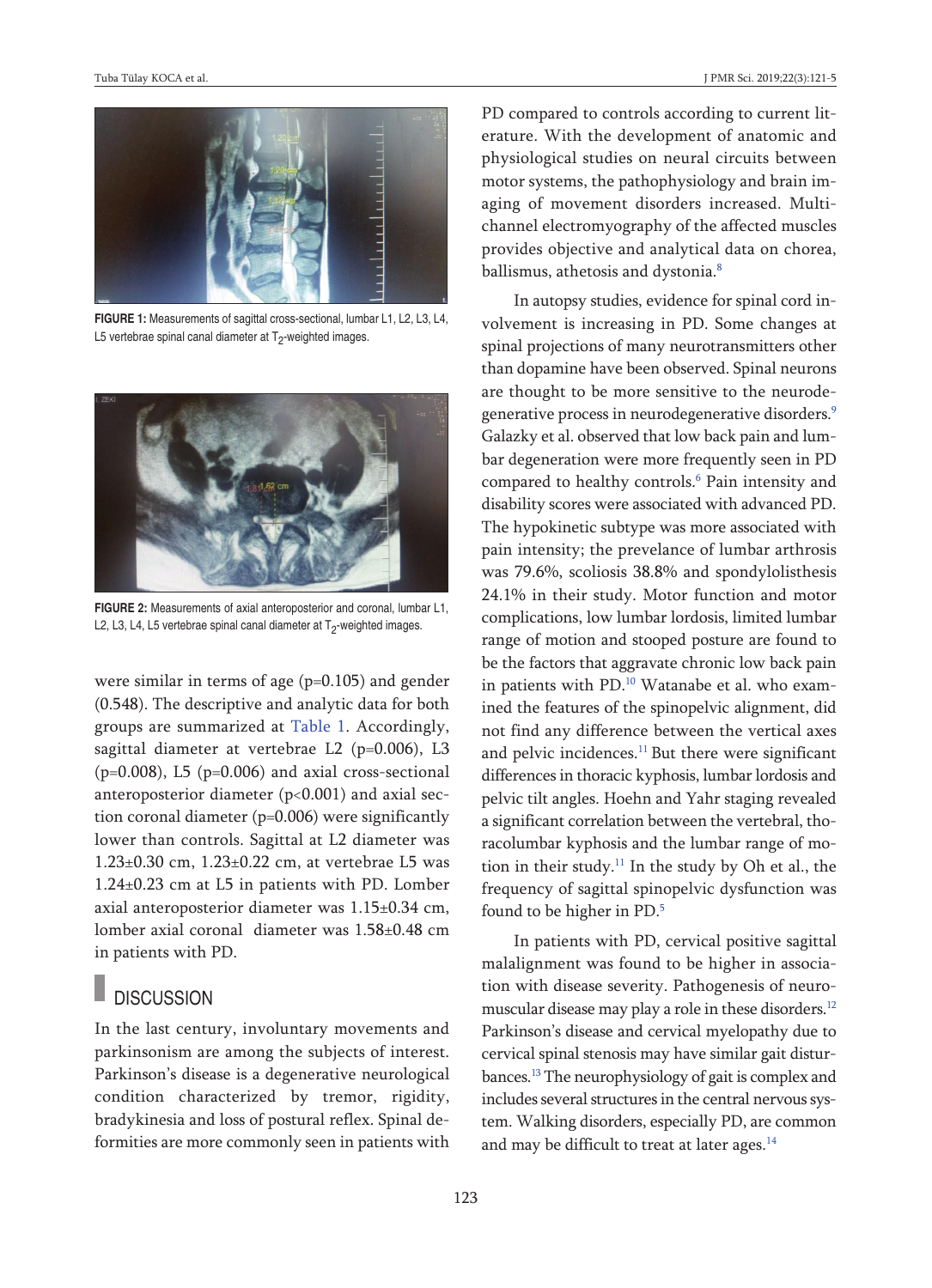| <b>TABLE 1:</b> Descriptive and analytic characteristics of the groups. |                            |                         |         |
|-------------------------------------------------------------------------|----------------------------|-------------------------|---------|
|                                                                         | Parkinson's Disease (N=50) | Control (N=41)          |         |
|                                                                         | Mean+standard deviation    | Mean+standard deviation | P       |
| Age (year)                                                              | $63.9 \pm 11.9$            | $67.2 \pm 6.6$          | 0.105   |
| Gender (Male/female)                                                    | 30/20                      | 22/19                   | 0.548   |
| Lomber Sagittal diameter (cm)                                           |                            |                         |         |
| L1 vertebrae                                                            | $1.27 \pm 0.33$            | $1.35 \pm 0.31$         | 0.261   |
| L <sub>2</sub> vertebrae <sup>*</sup>                                   | $1.23 \pm 0.30$            | $1.42 \pm 0.32$         | 0.006   |
| L3 vertebrae*                                                           | $1.18 \pm 0.31$            | $1.35 \pm 0.27$         | 0.008   |
| L4 vertebrae                                                            | $1.23 \pm 0.22$            | $1.27 \pm 0.24$         | 0.372   |
| L5 vertebrae*                                                           | $1.24 \pm 0.23$            | $1.47 \pm 0.47$         | 0.002   |
| Lumbar axial anteroposterior diameter (cm)*                             | $1.15 \pm 0.34$            | $1.47 \pm 0.30$         | < 0.001 |
| Lumbar axial coronal diameter (cm)*                                     | $1.58 \pm 0.48$            | $1.84 \pm 0.35$         | 0.006   |

\*Independent samples t test: p<0.05, statistically significant difference.

Lumbar spinal stenosis (LSS) is a clinical syndrome that involves concentric narrowing of the spinal canal especially in the cervical and lumbar region. The absence of clear radiological findings is one of the simplest problems. Spinal stenosis is divided into lateral resess and spinal canal stenosis. It is diagnosed as segmental narrowing involving the spinal canal with relative change of the other segments at MRI and the typical clinical findings of the disease. [15,16](#page-4-0) Spinal canal measurements vary with spinal level, gender, age and height. [17-19](#page-4-0) The most common cause of spinal stenosis is the degeneration of structures such as intervertebral disc, facet and ligamentum flavum from spinal components. Although the historical development of cervical and lumbar spinal stenosis varies, the diagnosis is similar. [20](#page-4-0) Spinal lumbar stenosis is a disease that develops in the 5<sup>th</sup> to 7<sup>th</sup> decade of life. Degenerative factors are the most common cause of acute cases. Spinal canal narrowing may be caused by factors such as disc, bulging, ligamentum flavum hypertrophy, facet capsule thickening and osteophyte formation. The classical symptom is sciatica pain that decreases flexibly and increases with ambulation. Neurological examination is often normal and the most common imaging modality is MRI. [21,22](#page-4-0)

In our study, the lumbar spinal canal diameter of patients with PD was found to be significantly lower in both axial and sagittal sections <span id="page-3-0"></span>compared to the controls. The development of lumbar spinal canal stenosis appears to be accompanied by common pathogenetic pathways in the development of PD. Some patients have been misdiagnosed with PD because of severe spinal canal stenosis symptoms. Should we consider spinal stenosis in differantial diagnosis of PD? To answer this question, it is necessary to plan a prospective study which evaluates the patients together with their clinical characteristics and other associated factors. As known, spinal stenosis is most often the result of a degenerative process, which begins in the intervertebral disk as the number of viable cells, water, and proteoglycan content decrease in the nucleus pulposus. [23](#page-4-0) So, common pathogenetic factors related with both PD and LSS may play a role.

#### LIMITATIONS OF THE STUDY

Not taking into account many factors affecting the spinal diameter measurement and small sample size are the limitations of the study. As the study was retrospective, the body mass index and clinical findings that could affect the spinal canal diameter could not be recorded. Patients were evaluated with MRI measurements only. Spinal diameter measurements before the diagnosis and repeated measurements after long term follow-up will provide us useful information about the disease process.